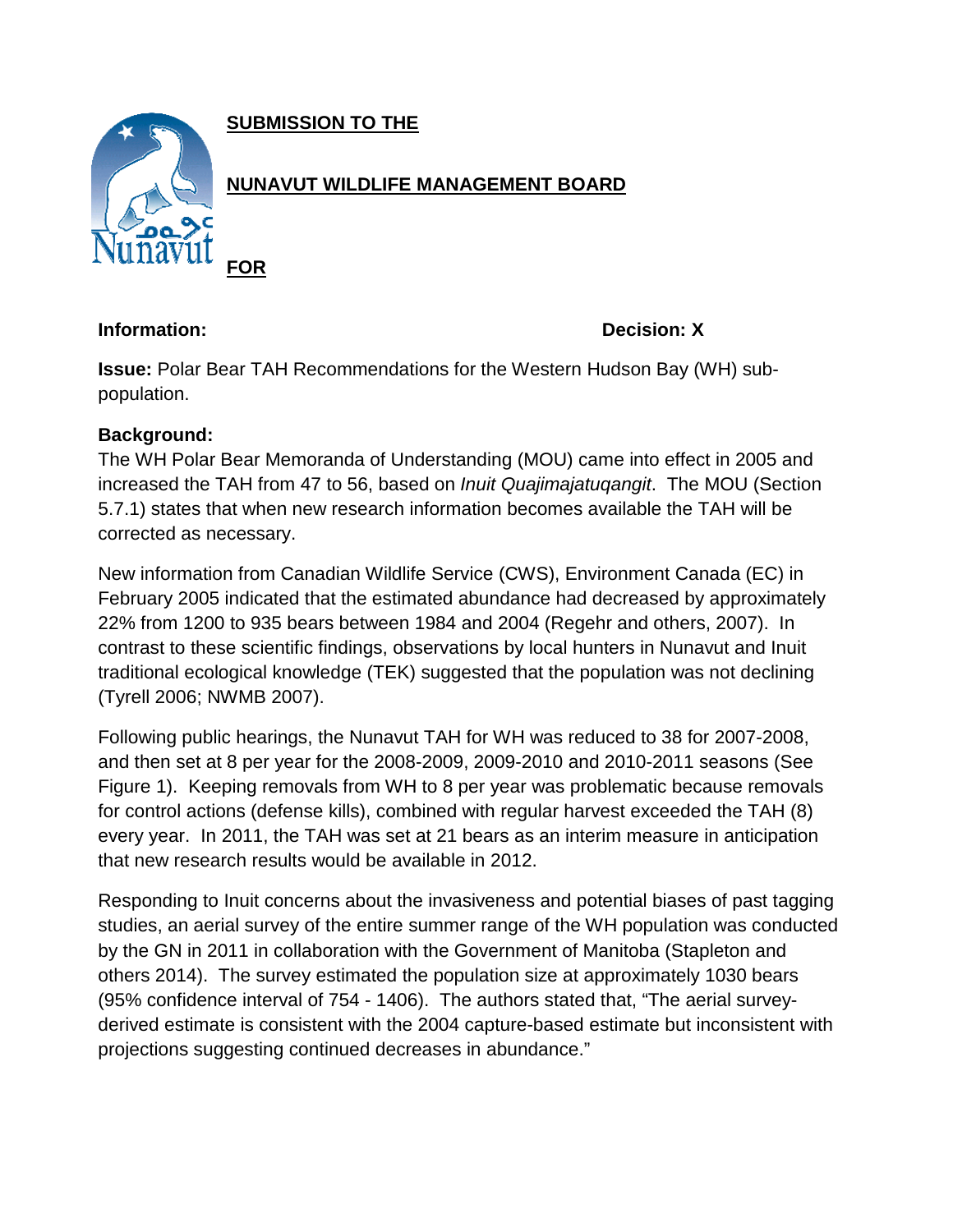After public hearings and consultations, the NWMB set the new TAH for WH at 24 polar bears for three years, to be formally reviewed following the 2013-14 harvest season, or at such time as new relevant information (e.g., scientific and/or *Inuit Qaujimajatuqangit*) becomes available (NWMB 2012).

## **Current Status:**

Since the 2011 GN-led aerial survey of the WH subpopulation, new information has become available from the analyses of long-term mark-recapture work (1984 – 2011) conducted by Environment Canada (EC). These mark-recapture results indicate that the 2011 WH population estimate is 806 bears (95% CI = 715-1398), which is roughly consistent with the abundance estimate derived from the aerial survey. The EC study also shows that although a declining trend in population size was detected between 1987 and 2004, the population appears to have remained relatively stable over the past decade. Female growth also appeared to have been stable with a female population growth rate of approximately 2% annually for the period 1991-2011 (Lunn et al 2013). The study also indicated that survival of females of all ages was correlated with sea ice conditions, and was generally lower in years of earlier break-up. However, although the study found long-term (1979-2012) trends in earlier break-up and freeze-up, no such trends were apparent during the last decade (2001-2011; Lunn et al 2013), suggesting there has been a period of relative stability in sea-ice conditions.

Populations models based on the recent mark-recapture analysis can be used to make predictions about the future status of the WH subpopulation. However, the outcome from these models is highly dependent on future sea-ice conditions. This highlights the challenges of setting a sustainable TAH for WH given the uncertainty surrounding future environmental conditions and necessitates a cautious approach to setting a TAH as well as close monitoring of the subpopulation's status in-order to avoid an unintended over harvest.

## **Consultations:**

Community consultations were held with HTO representatives from Rankin Inlet, Baker Lake, Arviat, Whale Cove and Chesterfield Inlet in March, 2012 where results of the GN aerial survey were discussed. Environment Canada presented results of their findings at regional meetings in Rankin Inlet during June 2014. The communities indicated they would like a new (increased) TAH based on concerns for public safety, and the common perception of more bears in the population.

As part of DOE's social science/*Inuit Qaujimatuqangit* research program, a public opinion poll was conducted in WH communities in March, 2012 (Kotierk, 2012). The most common response when participants were asked for their opinion on current polar bear abundance in the population was that there are, "the most they have seen" in recent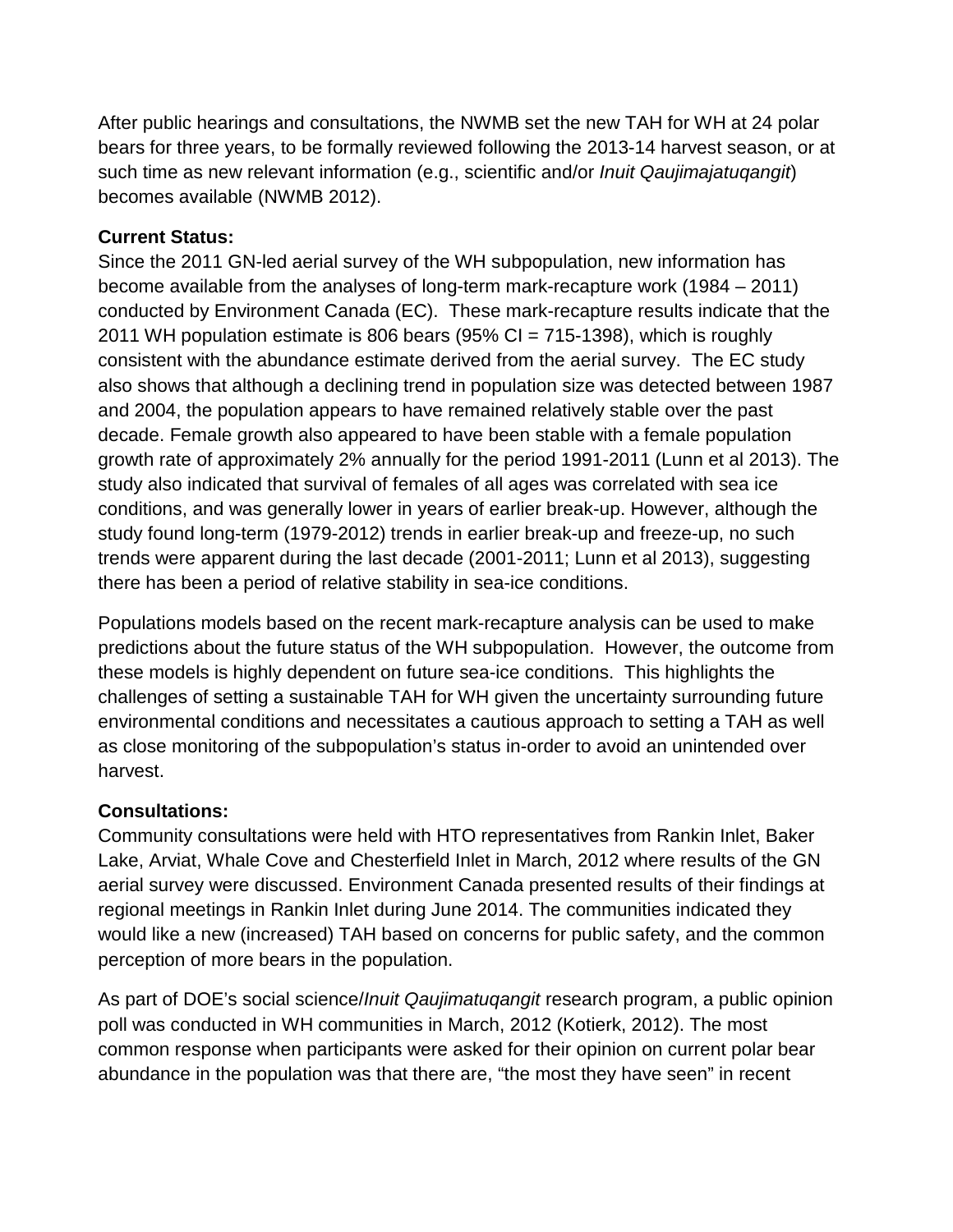history. When asked about their preference for the number of bears in the population, the majority of people surveyed indicated that they would prefer to have fewer bears.

Acknowledging that the WH population is shared with Manitoba, the Government of Manitoba was provided with the WH aerial survey report, and notified of the Government of Nunavut's TAH recommendation. The report was also provided to the Canadian Wildlife Service of Environment Canada. Government of Manitoba and Environment Canada officials have been encouraged to participate in the NWMB's public hearing process, and to provide any additional information, concerns or recommendations they consider relevant, in the interest of helping the Board make an informed decision.

The reasons for the difference in perspective between Inuit and scientific knowledge has been discussed but not resolved. Climate change may have altered polar bear distribution patterns and behavior giving Inuit hunters the impression that there are more bears because there are more bear-human encounters. However it may also be true that both population numbers and population performance have been underestimated by scientific studies that failed to include the entire summer retreat area used by WH polar bears.

## **Recommendations:**

 $\overline{\phantom{a}}$ 

DOE recommends a) a 3-year **TAH of up to 24 polar bears annually,** and b) that the TAH be reviewed by the NWMB for the 2017/18 harvest season.

This recommendation was derived by taking various sources into consideration, and by carefully evaluating additional relevant data.

- 1. The 2011 abundance estimates from the GN aerial survey and the EC markrecapture analysis are both broadly consistent with each other, meaning they do not differ statistically (due to the overlapping confidence intervals). However, in contrast to the mark-recapture study, the aerial survey was conducted across the entire study area and is therefore considered to be more representative of the true population size in WH (Stapleton et al 2014, Lunn et al 2013). . For this reason, the GN uses the aerial survey abundance estimate of 1030 bears as the basis for management planning and monitoring.
- 2. The EC analysis indicates that the WH subpopulation has remained relatively stable over the past decade, following a period of apparent decline between 1987 and 2004. During this recent decade of stability, the WH population has sustained a combined average Nunavut-Manitoba removal of approximately 32 bears annually (harvest season 2003/2004 – 20[1](#page-2-0)2/2013). <sup>1</sup> In the absence of evidence to indicate a positive or negative change in the capacity of this population to support future harvesting (in the short to medium term), the GN's recommended TAH is

<span id="page-2-0"></span> $<sup>1</sup>$  Historically, Manitoba has retained 8 tags for potential defense of life and property kills.</sup>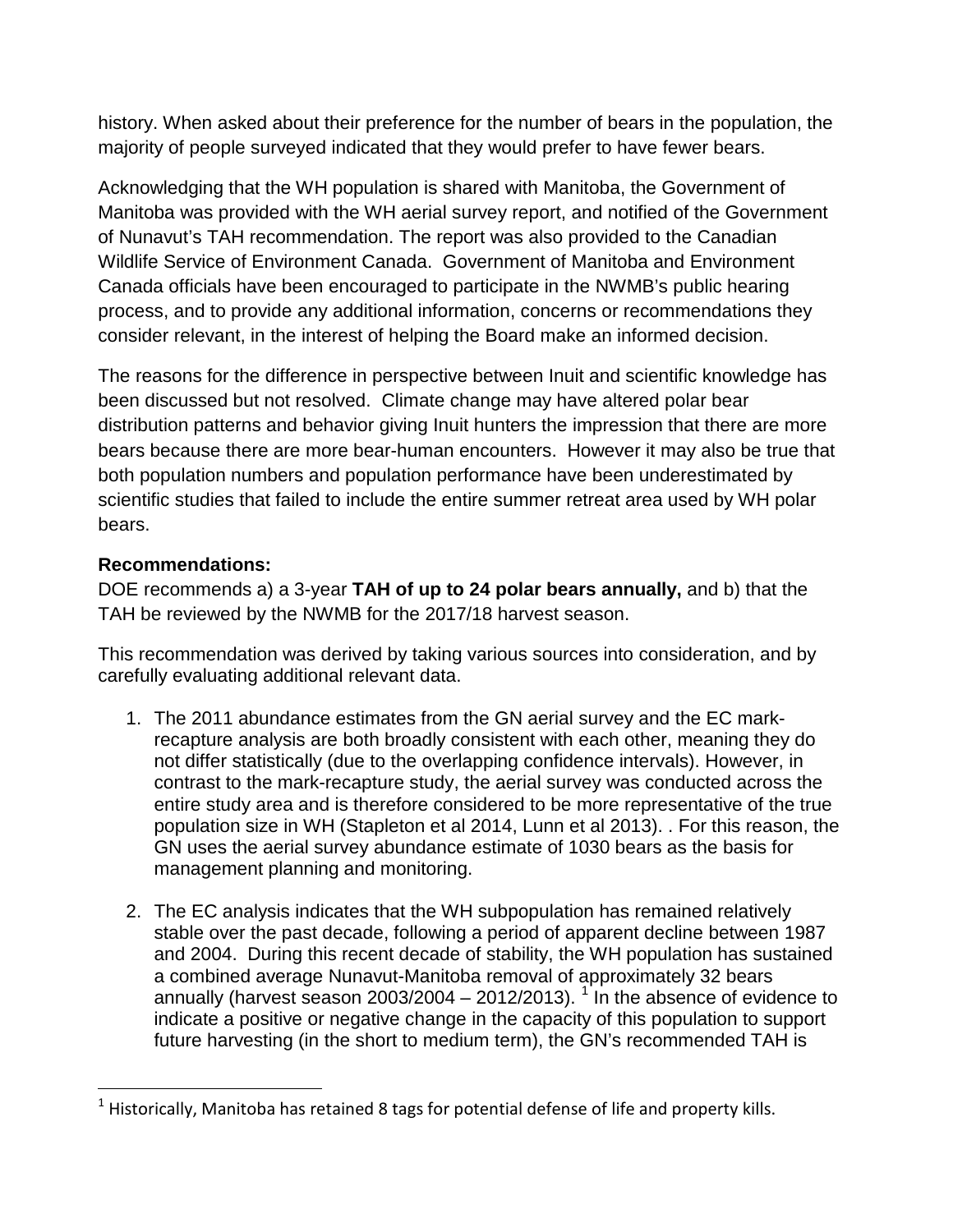based on the assumption that a similar level of harvesting can be sustained in future.

- 3. The EC analysis points to a link between sea-ice conditions and the productivity of polar bear populations. In WH, sea-ice freeze-up and break-up patterns over the past decade have not indicated any significant trends; suggesting recent stability in environmental quality for polar bears in this population. However, given the uncertainty in predicting future environmental conditions in WH, GN is advocating an adaptive management approach in WH whereby TAH decisions are made on a short-term basis only and are subject to review in response to results from regularly scheduled aerial surveys (i.e. 4-5 year intervals), the collection of IQ and on-going sea-ice monitoring. Adjustments in the TAH in response to these direct observations (as opposed to reliance on predictions) will ensure that any measurable changes in population size and status and environmental quality are incorporated into the harvest management strategy in a responsive manner. The last aerial survey in WH was conducted in 2011. A second aerial survey is planned for 2016 with results available by 2017. The next scheduled review of the TAH would therefore occur in 2017.
- 4. The recommendation to adopt an adaptive management approach represents a shift in the GN's strategy for managing polar bears in this population. This takes into account the increasing use of alternative, non-invasive monitoring methods such a aerial survey and genetic tagging that provide less detailed information on population status but are faster and potentially more cost effective than traditional capture-based studies. This shift also considers the uncertainty surrounding environmental conditions and the impact this has on the reliability of predictions about population productivity and the ability to sustain harvest.
- 5. DOE will continue to work with communities to ensure that public safety is maintained, and bear-human interactions are minimized.
- 6. DOE recommends that as per Section 5.7.6 of the NLCA, the TAH of 24 should be distributed among the communities that share the WH population as identified by the Regional Wildlife Organization, and that the TAH will be administered according to the existing 2005 MOU.
- 7. DOE believes the above noted recommendation balances the best current available scientific information and Inuit observations to ensure that the harvest does not cause a conservation concern for the population over the considered time-frame.

#### **References:**

Atkinson, S., Stapleton, S., Garshelis, D., and Hedman, D.2012. Western Hudson Bay Aerial Survey, 2011. Final Report. Government of Nunavut. 56 pp.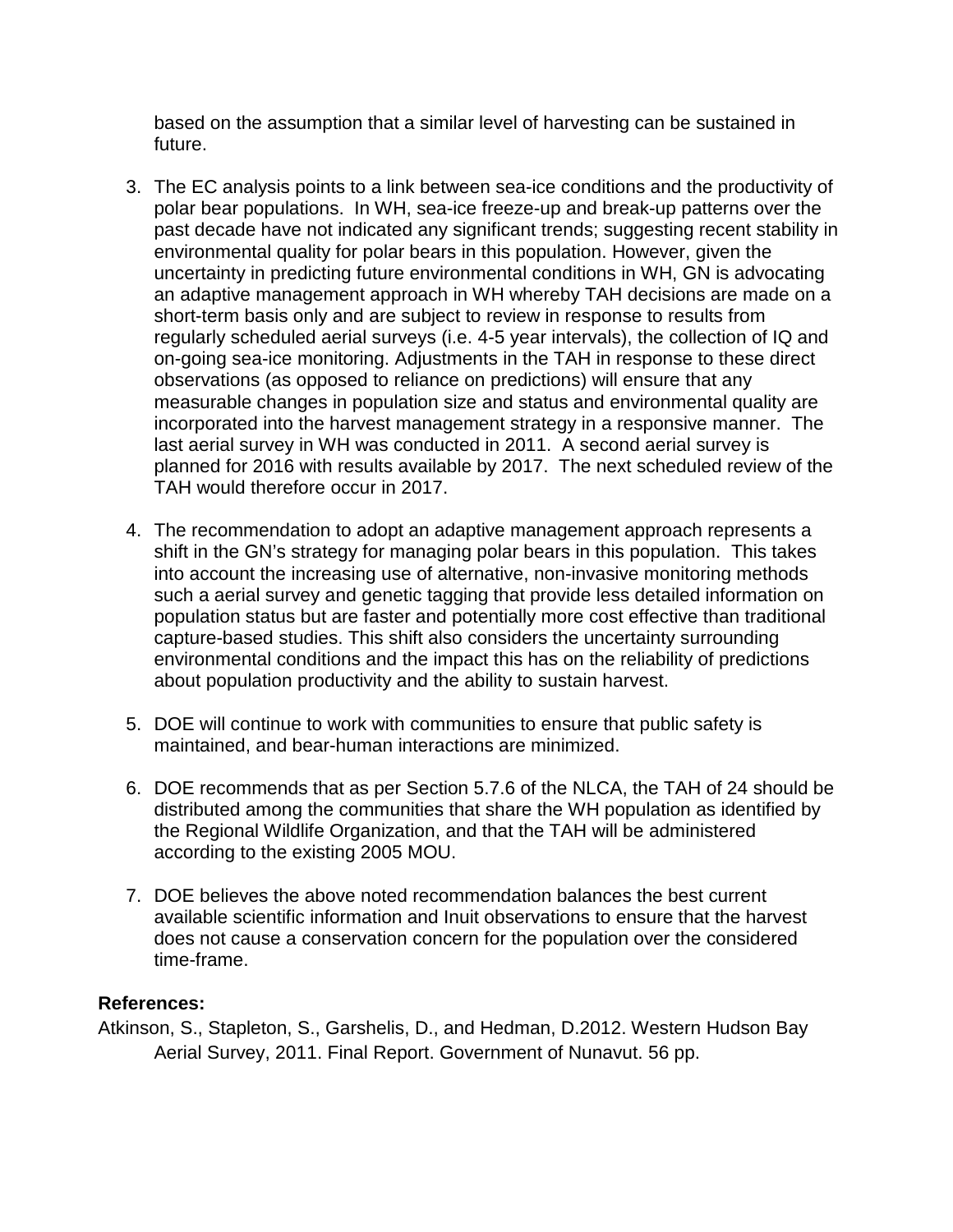- Kotierk, M. 2012. Public and Inuit Interests, Western Hudson Bay Polar Bears and Wildlife Management: Results of a Public Opinion Poll in Western Hudson Bay Communities.
- Lunn, N.J, Regehr, E.V., Servanty, S., Converse, S., Richardson, E., Stirling, I. 2013. Demography and population assessment of polar bears in western Hudson Bay, Canada. Environment Canada Research Report. 50 pp.
- Nunavut Wildlife Management Board. 2007 West Hudson Bay polar bear population total allowable harvest. Record of Decision. 37pp.
- Nunavut Wildlife Management Board. 2012 West Hudson Bay polar bear population total allowable harvest. Record of Decision. 6pp.
- Regehr, E.V., N.J. Lunn, S.C. Amstrup, and I. Stirling. 2007. Effects of earlier sea ice breakup on survival and population size of polar bears in western Hudson Bay. Journal of Wildlife Management 71: 2673-2683.
- Stapleton, S., Atkinson, S., Hedman, D., and Garshelis, D. 2014. Revisiting western Hudson Bay: using aerial surveys to update polar bear abundance in a sentinel population. Biological Conservation 170: 38-47.
- Tyrrell, M. 2006. More bears, less bears: Inuit and scientific perceptions of polar bear populations on the west coast of Hudson Bay. Journal of Inuit Studies 30: 191– 208.

**Date: November 12, 2014**